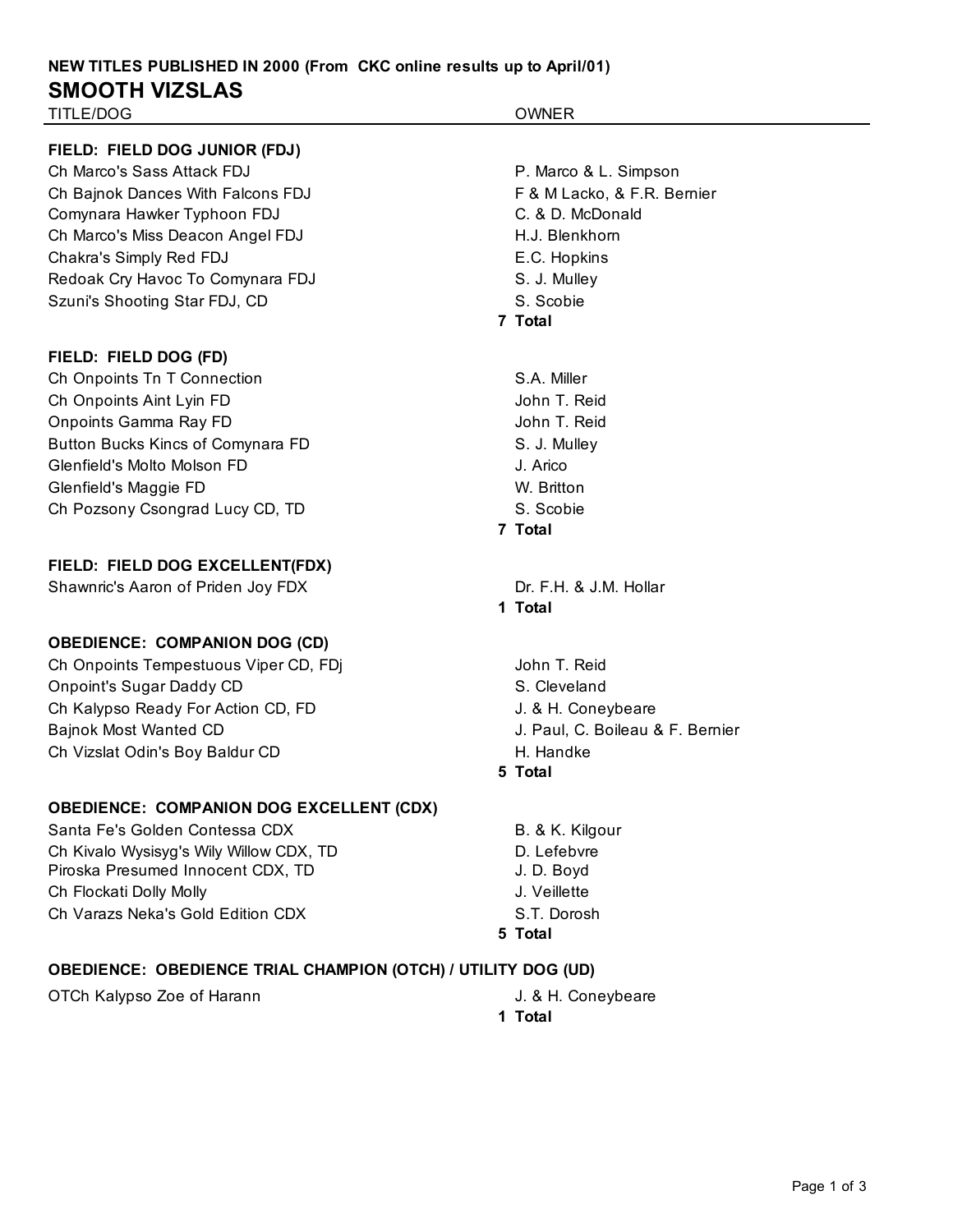### **SHOW CHAMPION (CH)**

Ch Chakra's Absolut Chaos FDj **R. & P. Vickers** Ch Comynara Creekbank Verity Liz Sherman & Joe Mitchell Ch Norwil's Auburn Nike FDi Bob Gammage Bob Gammage Ch Tierah's Holly By Golly **July 2008** Jill L. Markham Ch Varazs on Point at Blackbullet WELL CONDUCTURE WE DANIEL & S Farr & S Dorosh Ch Comynara Cleopatra L & D Muffty Ch Ferngold Timber Moon **E. Wright, D. Grinstead** Ch Jaybren's Szabina Czukros James F. Brennan Ch Onpoint's Jackie D J.T, Reid Ch Onpoint's Aint Lyin J.T. & D.I. Reid Ch Rebel Rouser Walter New York N. Parr & B. Rozanek Ch Bajnok's Piece of My Heart Mark & Becky Smith Ch Onpoint's Tuff Stuff FD John T. Reid Ch Piroska Good To Go B. & H. Brinkworth Ch Russet Leather Caveat Uprise Lyn Topinka & Beverley Wanjon Ch Bajolo's Noble Simon S. R. Jacobus S. R. Jacobus S. R. Jacobus Ch Stonepointe's Autumn Breeze **D.E. Crawford & S.M. Branch** Ch Windrush Kis Barat Mate D.R. Gering & B.G. Ettrich Ch Bowcot Pekogait One Man Band **K. & S. Himmelfarb** Ch Copperfield Mik Ket Szazcsok N. & L. Fitzgerald Ch Bajnok Akar's Derbi J. Veillette Ch Bajolo Happy Go Lucky CD **D.** D. Lefebvre Ch Deerrun Cat's Meow **L.M. Watson** Ch Frandan Pekogait Follow My Lead K. & S. Himmelfarb Ch Onpoint's Desert Storm J.T. Reid Ch Upwind's Hellraiz'n Windstorm **B. Ettrich, D. Gering & E. Deforest** Ch Bajolo Tyra C. Lafleche & W. Williams Ch Button Bucks Kincs of Comynara FD S.J. Mulley Ch Adrian's Sienna Seranade FDJ D. Bryan Ch Bajnok Sir Barton's Victory **J. Varaliav & F.R. Bernier** J. Varaljay & F.R. Bernier Ch Bajnok's Odds on Favourite F.R. Bernier & D. Stern Ch Bajnok Sir Barton's Victory **J. Varaliay & F.R. Bernier** J. Varaljay & F.R. Bernier Ch Ferngold Varazs Innovation S Dorosh Ch Kizmar Rebel Rouser Gabriela K. Rust & B. Rozanek Ch Onpoint's Fulluv Gust O J.T. Reid Ch Tierah's Chinnook Chief J.L. Isaak-Markham, E.H. Markham

Ch Poquito Dulce Vida FDj William L. Thompson, Lorraine Stillaway

**37 Total**